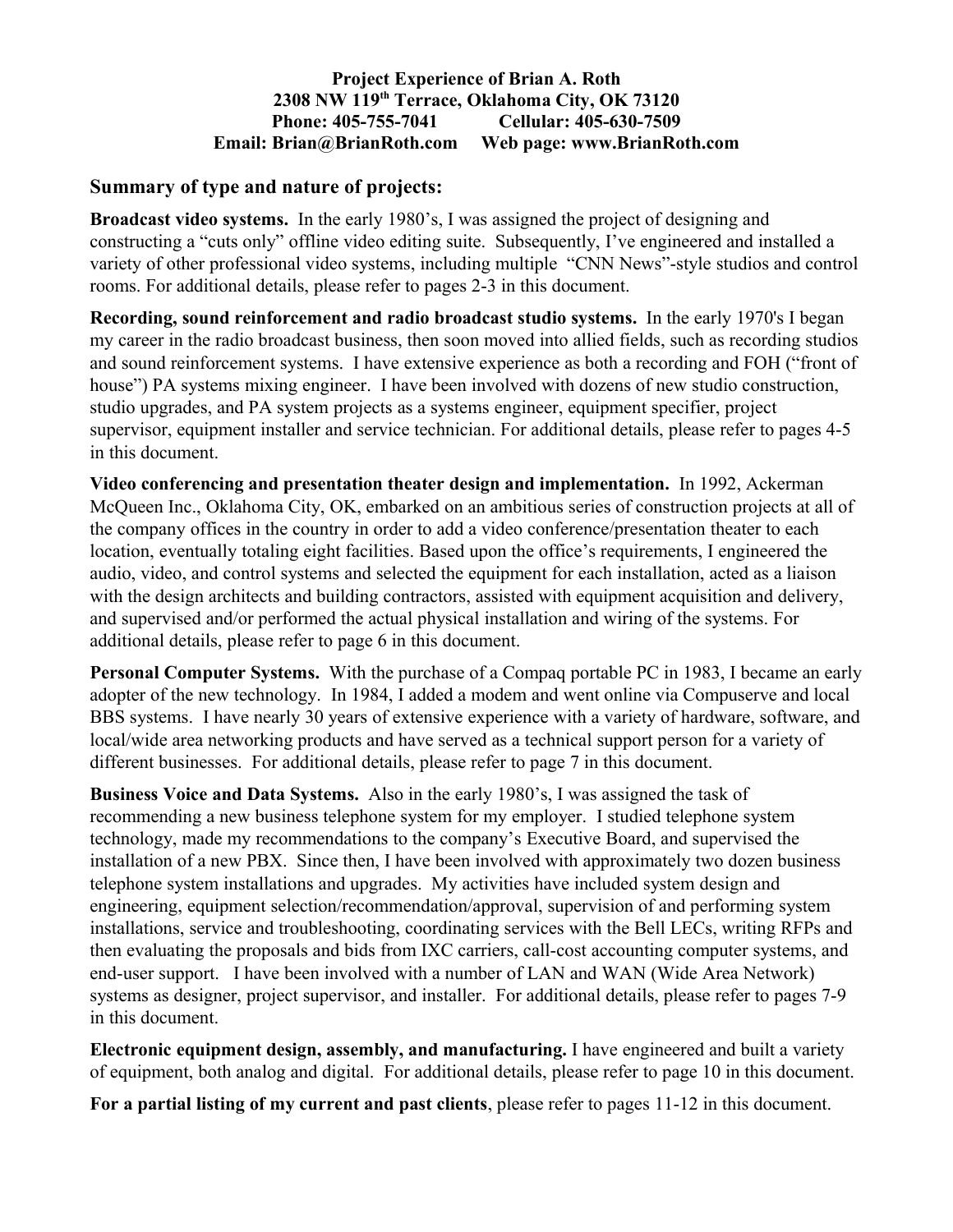## *Partial* **listing of design engineering and installation/project supervision of broadcast television facilities.**

2009. OklaVision.TV, Oklahoma City, OK. Engineered and installed a 1080i high-definition studio (the successor to TravelNet.com, described later in this section) that produces 1-hour-per-weekday variety shows which are streamed on the internet, and simulcast on Cox Cable. The original Ross Synergy 100 SDI production switcher was upgraded to 1080i high-definition standards, and new Panasonic broadcast cameras were added. A high-definition two-channel Compix character generator and a high-def two-channel 360 Systems video server were included. Video support equipment includes Everetz and AJA routing, distribution, and conversion units.

 2009. NRAnews.com, Washington, DC. Engineered and installed an entirely new, 1080i high definition studio to replace the older analog facility (see below). Live, three-hours-per-weekday shows are streamed in high-definition via the internet, with audio simulcast on Sirius satellite radio. Live video switching is handled by a Ross Synergy 100, along with with Everetz and AJA video/routing/ conversion support equipment. Installed new Panasonic and Sony broadcast cameras with robotic controls and teleprompter.

2008. CleanSkies.TV. Oklahoma City, OK and Washington, DC. Engineered and installed facilities in both cities for a news/talk television network (streamed via the internet) which produced eight 15 minute live shows per day. All video systems were 1080i high definition, with a Ross Synergy 3 video production switcher in Oklahoma and a smaller Ross Synergy 100 switcher in Washington. Support equipment in both locations included a two-channel Chyron character generator, Ross video server, Everetz and AJA video routing/distribution equipment, and a Trilogy VOIP intercom system for talent IFB and production crew "PL" functions in both locations. Qvidium codecs linked the two studios via dedicated T-1 digital circuits. Each site included Panasonic and Sony broadcast cameras, some equipped with robotics and teleprompters. Audio in Oklahoma City was mixed via a Yamaha PM-5D console.

2007. TravelNet.com, Tulsa OK. Engineered and installed a two-studio live news facility, with the programming streamed on the internet and simulcast via Cox Cable. This studio produced six live, 2 hours-per-day shows with interviews, live music performances, and feature packages to promote tourism in Oklahoma. On-air video switching was handled by a Ross Synergy 100 production switcher, with audio controlled by a Crest console with a secondary Mackie console during live music performances which were produced in the performance theater studio. Multiple remote sites were supported with Polycom codecs and RTS Chronus intercom/IFB connections.

2004-2005. NRAnews.com, Washington, DC. Engineered and installed a three camera "live talk show" facility. Three hours per weekday of programming is streamed on the internet, with audio simulcast on Sirius satellite radio. The show's host performed his own on-air video switching with a Panasonic MX-50 located at his announce position on the set.

2002. Washington, DC Bureau of Energy News Live. Engineered and installed a small studio that provided hourly updates to the main Energy News Live operations in Tulsa (see next page) via a dedicated Vyvx broadcast loop. It was a two-camera facility which also included the necessary intercom (RTS) and IFB equipment for the air talent and technical personnel to be connected via dialup phone lines to the Tulsa studio.

2001. Houston, TX Bureau of Energy News Live. Engineered and installed. This studio was essentially a duplicate of the Washington, D.C. studio described above.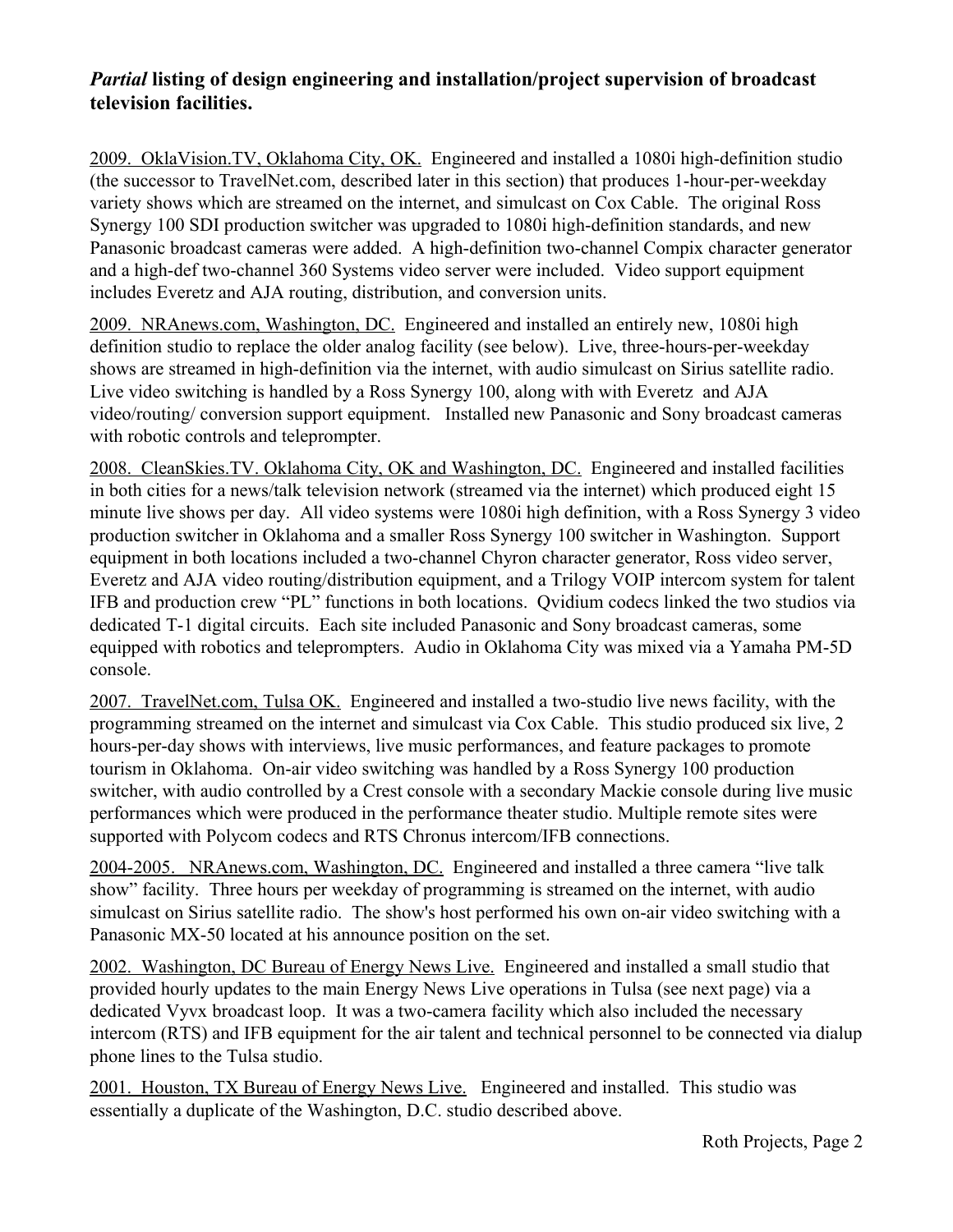2000. Energy News Live, Tulsa, OK. Engineered and installed. This facility produced nine 15 minute newscasts each weekday targeted to the energy industry and was distributed via a high speed video stream on the internet at energynewslive.com (now no longer in operation). Three Sony studio cameras with teleprompters and Vinten robotic controls, and eight smaller Panasonic 3 CCD cameras with robotic heads were switched via a Ross Synergy digital production switcher in conjunction with a 32x32 Sierra composite video router. Pinnacle DVE and CG, and a Leitch video server systems were included as well as an array of tape and other video support equipment. Talent audio was handled by eight Lectrosonic wireless microphones and a Wheatstone 40 x 8 bus broadcast audio console. An extensive system for both wired, wireless and telephone dial-in IFB and intercom was included, featuring Telex/RTS, Telos and Gentner equipment. The system also featured multiple patch bays for SDI video, composite video, RS-422 control, and audio subsystems.

1999. Ackerman McQueen, Tulsa, OK. Relocated Avid editing system to new area of building and integrated equipment with new video conference center control room.

1998. Ackerman McQueen, Oklahoma City, OK. Engineered and installed the upgrade of the main audio/video router to new Sigma 64x64 model with capacity for new equipment that was being added, and supervised the rewiring of the control room racks.

1996. Mercury Group, Alexandria, VA. Engineered and installed a hard disk video offline editing system for production of content for clients' website streaming video feeds.

1995. Ackerman McQueen, Tulsa, OK. Engineered and installed Avid online editing suite in conjunction with DigiBeta recorders.

1993. Ackerman McQueen, Oklahoma City, OK. Engineered and installed two Avid on-line suites with central electronics support systems, including a 32x32 Sigma AV router, and Sony Beta recorders.

1993. Ackerman McQueen, Oklahoma City, OK. Engineered and supervised the installation of a building-wide audio and video routing/distribution infrastructure to link various internal facilities located on multiple floors of the office tower.

1984. Ackerman McQueen, Oklahoma City, OK. Reinstalled offline system in new office facilities.

1983. Ackerman McQueen, Oklahoma City. Engineered and installed a ¾" offline editing suite with JVC decks (later upgraded to Sony BVU series machines), and a custom built 8x8 AV router which I designed.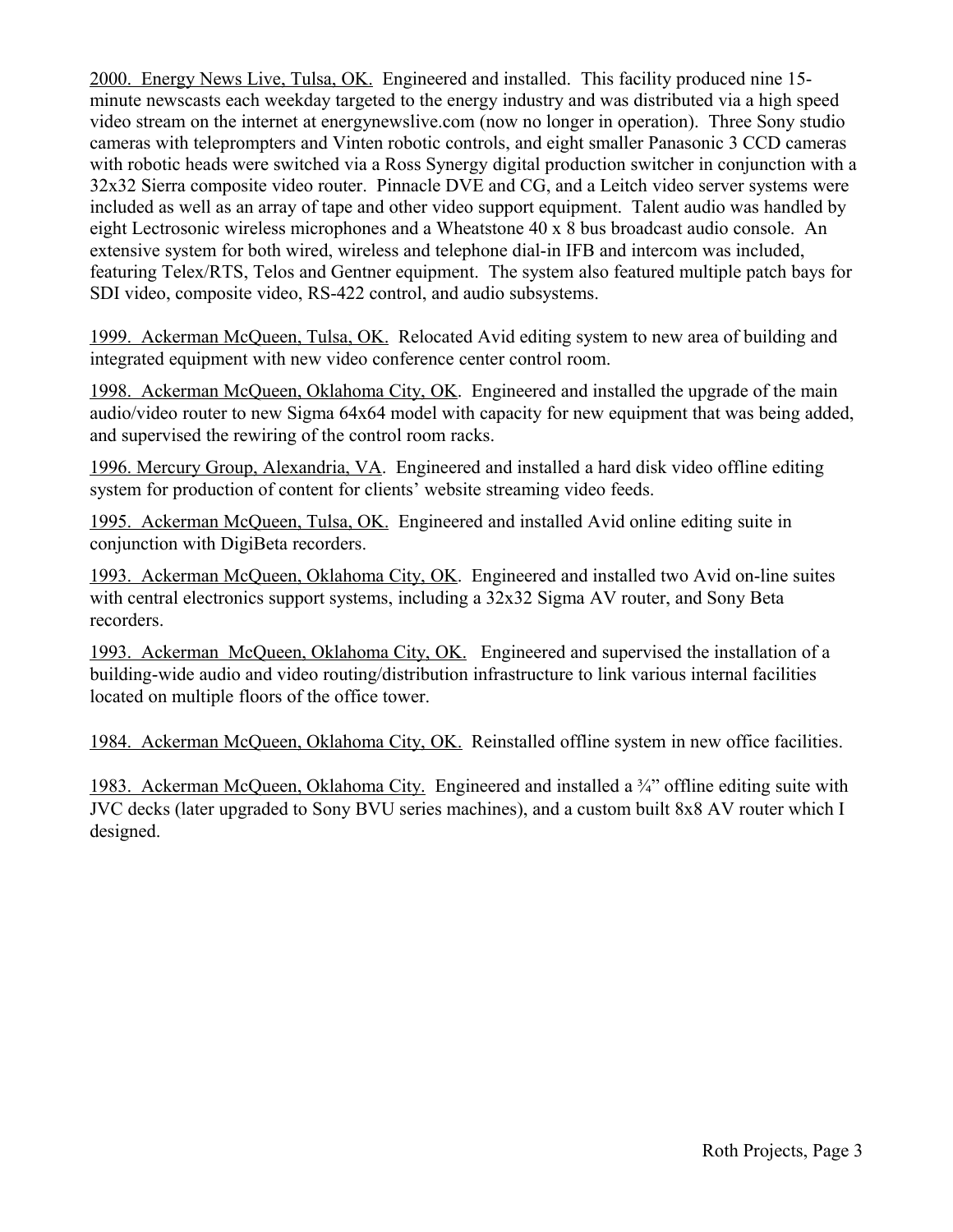## *Partial* **listing of recording and radio broadcast studio and sound reinforcement projects.**

2012. Erick Alexander, Oklahoma City, OK. Designed and installed new input/output panels for a Tangent 2416 console, and performed total system tests and needed upgrades/repairs.

2011-2012. Golden Voice Studios, Ackerman McQueen, Oklahoma City, OK. The entire recording complex was relocated from it's original space to new facilities within the same building. I engineered the wiring systems and co-installed the new studios.

2011. Watershed Recording, Enid, OK. Engineered and installed all wiring infrastructure at new studio location and assisted in the reinstallation of the equipment into the new facility.

2011. Gilberto Gless private studio, Mexico City, DF. After dismantling the Amek 9098 desk which had been installed at Studio 1117 (Salina, KS), I traveled to Mexico City to engineer and install the entire facility, and re-install the Amek console.

2010. Bays Brothers Studio, Chandler, OK. Reinstalled the Otari Concept-One console which had been purchased from Golden Voice Studios.

2010. Golden Voice Studios, Ackerman McQueen, Oklahoma City, OK. The analog studio system was replaced with new digital equipment, including an Avid Command-24 control surface. I engineered and installed the entire new facility.

2009-2010. Studio 1117, Salina KS. The studio had acquired a large Amek 9098 (96 input/48 output) which was purchased in "As-Is" condition. After extensive repairs, I restored all functions including the SuperTrue moving-fader automation and Virtual Dynamics.

2007. Sound Logic Studios, Lafayette, IN. The studio's DDA DCM-232 console (digitally-controlled analog) had suffered a total failure of the central control system and electronic metering. After extensive troubleshooting and repairs "down to the component level", I restored all major functions.

2007. Analog 2.0 Studios, Oklahoma City, OK. Engineered and installed entire new recording studio based around a TAC Matchless console, ProTools digital recording system, and an Otari MTR-90 multitrack recorder.

2006. Watershed Recording Studios, Enid, OK. Engineered and installed entire audio cabling system. Custom redesign of Neve 5106 recording console.

2006. Blue Heaven Studios, Salina KS. Major overhaul of Neve 5114 recording console.

2006. TCG Studios (Hanson Brothers), Tulsa, OK. Co-designed and installed major upgrades to existing studio.

 2006. Oklahoma State Fairgrounds, Oklahoma City, OK. Co-designed and installed a new stereo playback system in the "Space Needle" ride.

2005. Studio 1117, Salina KS. Major overhaul of Trident 80-B recording console.

2004. NRAnews.com, Washington, DC. Engineered and installed "talk radio" suite for internet stream and Sirius Satellite radio channel program, along with live in-studio video streaming feed. System included a multi-line Telos ONE-six system for call-in participants, and a Telos Zephyr ISDN codec to "backhaul" the audio portion to the Sirius network center.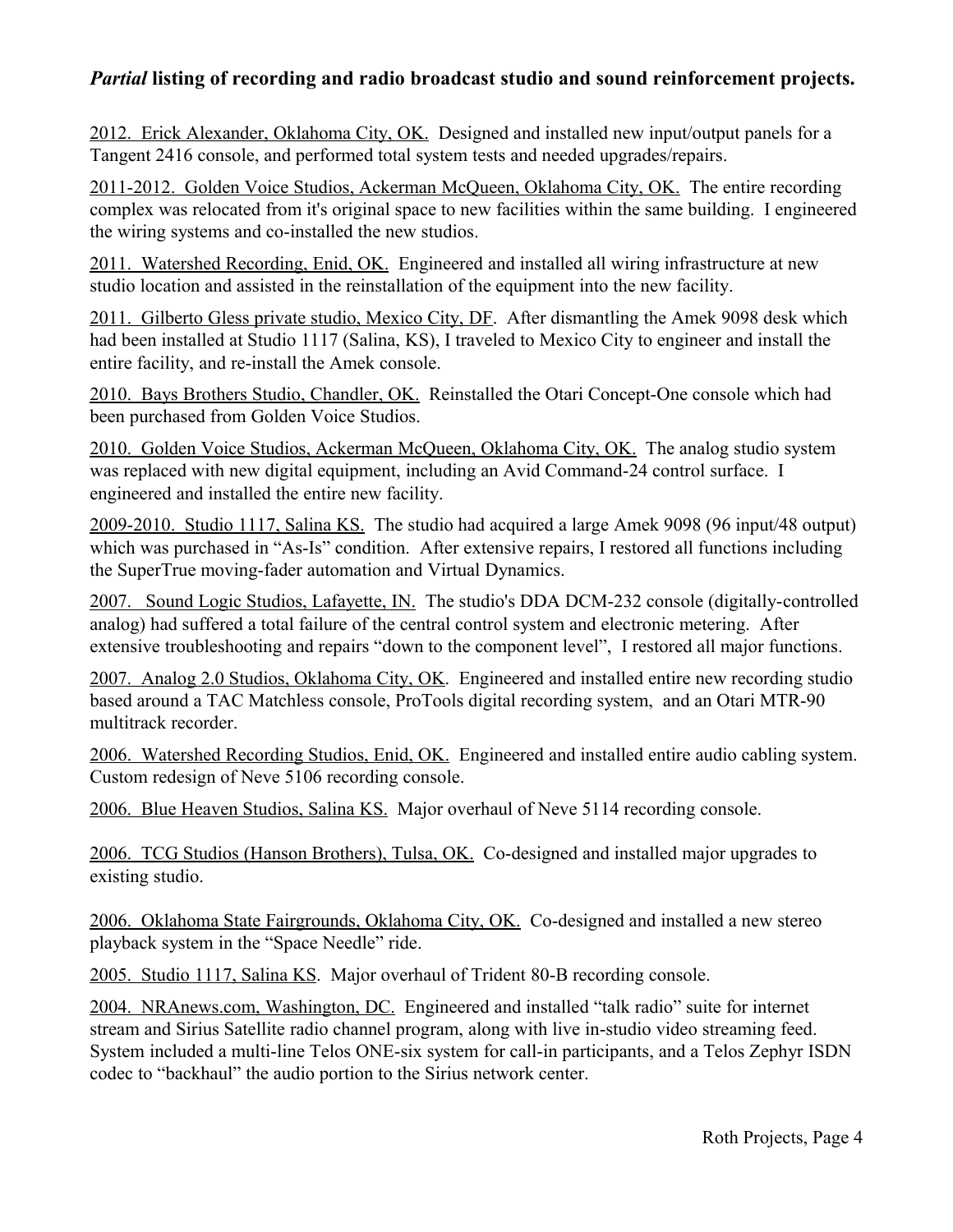2003. Upstairs Productions, Oklahoma City, OK. System co-design and installation of new studio which is based around an Amek 9098i 72 input/48 output recording desk. Recorders included 48 channels of Avid 192HD and RADAR digital recorders, and analog MCI JH-24 multitrack and an Ampex ATR-100 1" stereo mixdown recorders.

2003. Bell Labs, Norman OK. Designed and installed entire audio system for new DDA 56 channel console with Studer 24 track analog and MOTU 24 channel digital recorders. Rebuilt DDA console due to multiple failures of switches, and failure of power supply.

1998. Sunbelt Studio, Oklahoma City, OK. 32 track ADAT, Mackie 8-Buss console. The original wiring infrastructure had significant problems and errors. Designed new cabling system and supervised the rewiring.

1993-1999. Ackerman McQueen, Oklahoma City, OK. Designed and installed four ProTools editing suites and associated electronics systems.

 1995. Bill Hagans private studio, Tulsa, OK. After a catastrophic power supply failure of the Allen-Heath Sigma-series console, I performed a complete rebuild and system test of all 32 modules.

1993. Golden Voice Studio, Ackerman McQueen, Oklahoma City. The existing MCI recorder and console were replaced with a new 2" 24 track analog recorder and an Otari Concept console. Engineered the new cabling system, supervised and participated in the installation.

1993. KTNT radio, Oklahoma City. Engineered and installed a new on-air studio (with automation assist system for the air talent) and a new 4-track commercial production studio.

1991. The Church Studio, Tulsa, OK. The entire facility was dismantled (including the physical structure of the control room) and replaced by a new installation with a vintage Neve 8068 console, and a Studer A-800 24 track tape deck. Designed and installed the entire wiring system, performed some restoration/refurbishment and modifications of the Neve console.

1984. Golden Voice Studio, Ackerman McQueen, Oklahoma City. Relocated 24 track recording studio to new building.

1977. Maranatha Records, Santa Ana, CA. Engineered, constructed, and installed a custom 32 input/24 output custom recording console used by the record label.

1974-1978. Various small 4 to 16 track recording studios and sound reinforcement systems, Oklahoma and Texas. The studios were typically equipped with MCI or Tascam consoles and Ampex or Tascam recorders. In addition, I was part of a team that installed a number of sound systems in churches and auditoriums. I also designed and sold a number of portable PA systems to local and regional rock, country and gospel bands.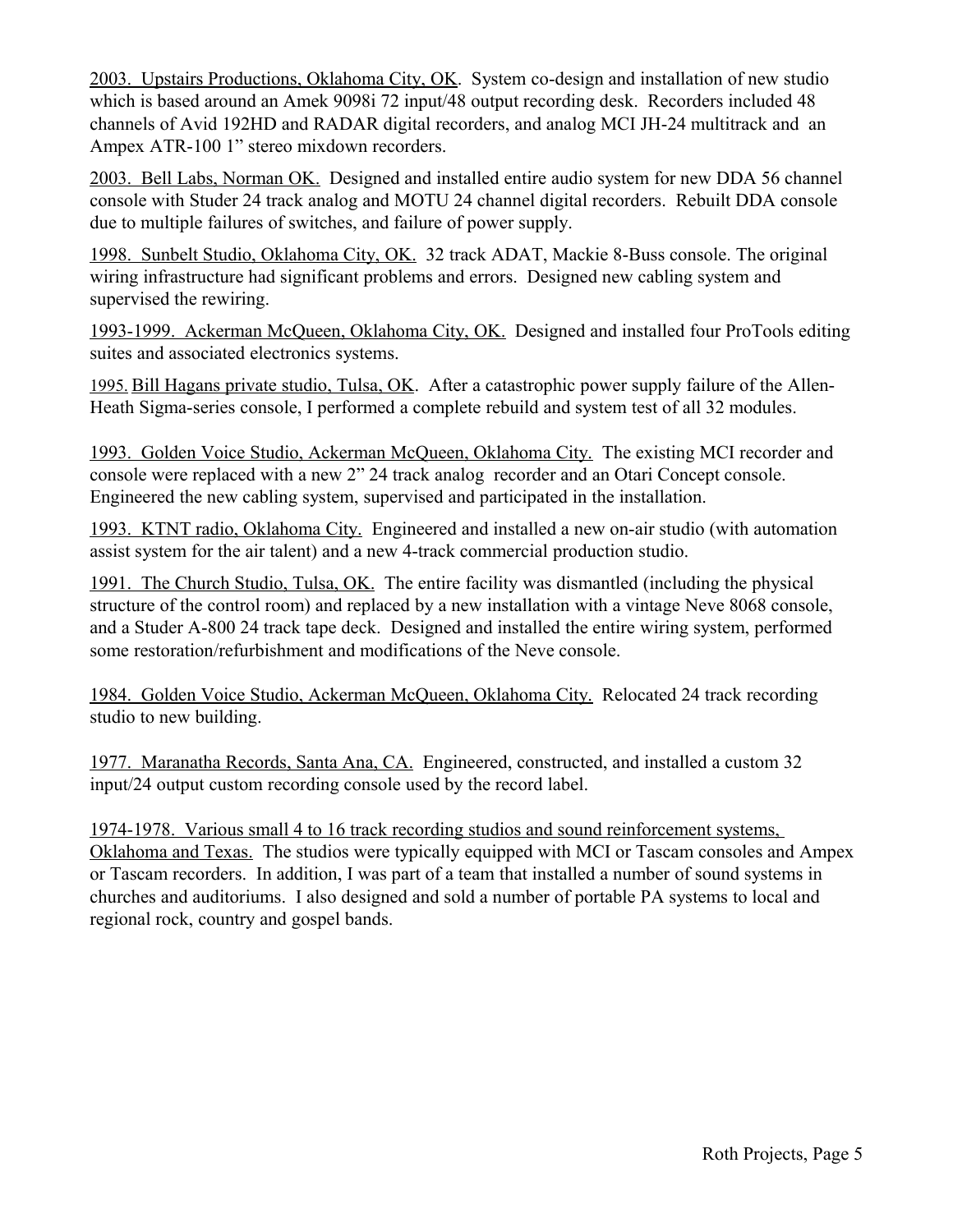## **System engineering/installation of video conferencing/presentation theaters for Ackerman McQueen, Inc.**

These multipurpose facilities consist of a very attractive, well-appointed main room where meetings and client presentations are held along with a separate control room for the electronic systems. Each installation typically included multiple Sony or Hitachi 3-chip CCD video cameras with robotics controlled by Panja/AMX equipment (I have written and modified AMX control software for these systems), multiple BarcoVision video projectors as well as 104" plasma monitors, various professional video and audio recorders (Sony and others).

In addition, each control room included audio/composite/HD video/computer video signal routers from Everetz, Sigma Electronics and Inline, two-way Vyvx network connectivity, and a professional grade multi-amped sound system with mixing console and the current best-available echo cancellation systems. Most of these facilities now include Polycom Viewstation (ISDN) video conferencing equipment for alternative connectivity instead of Vyvx. Photographs of some of these facilities can be found on the Ackerman McQueen website: **[www.am.com](http://www.am.com/)**.

With each of these projects, I designed and engineered the electronic systems (video, audio, and control), selected the majority of the equipment, acted as coordinator with project architects and contractors, and served as the installation supervisor as well as performing actual installation tasks.

1999. Alexandria, VA. Two freestanding rear projection Barco projectors, two cameras, 16x16 AV router, EAW audio system, AMX touch screen controls for use by presenters in the room.

1999. Tulsa, OK. Five Barco projectors, five cameras, 32x32 router, EAW sound system, Crest audio console.

1997. Colorado Springs, CO. Single Barco projector, three cameras, 16x16 router, RCF and Digital Designs sound system, Amek/TAC audio console.

1996. Dallas, TX. Two Barco projectors, five cameras, 16x16 router, custom Digital Designs sound system, Amek/TAC audio console.

1994. Fairfax, VA. One Barco projector, three cameras, 16x16 and 16x8 AV routers, video wall with twelve monitors tuned to various broadcast news outlets. An AMX touch screen system allowed the user to instantly access any of the individual news feeds and redirect the program to a large screen Mitsubishi monitor, the Barco projector, or one of four VCR's.

1993. Tulsa, OK. One Barco projector, three cameras, 16x16 AV router, custom Digital Designs audio system.

1993. Dallas, TX. Interim, free-standing system with single camera and two large screen Mitsubishi monitors, 16x16 AV router.

1992. Oklahoma City, OK. Two Barco projectors, three cameras, 16x16 router, custom Digital Designs sound system, Amek/TAC audio console.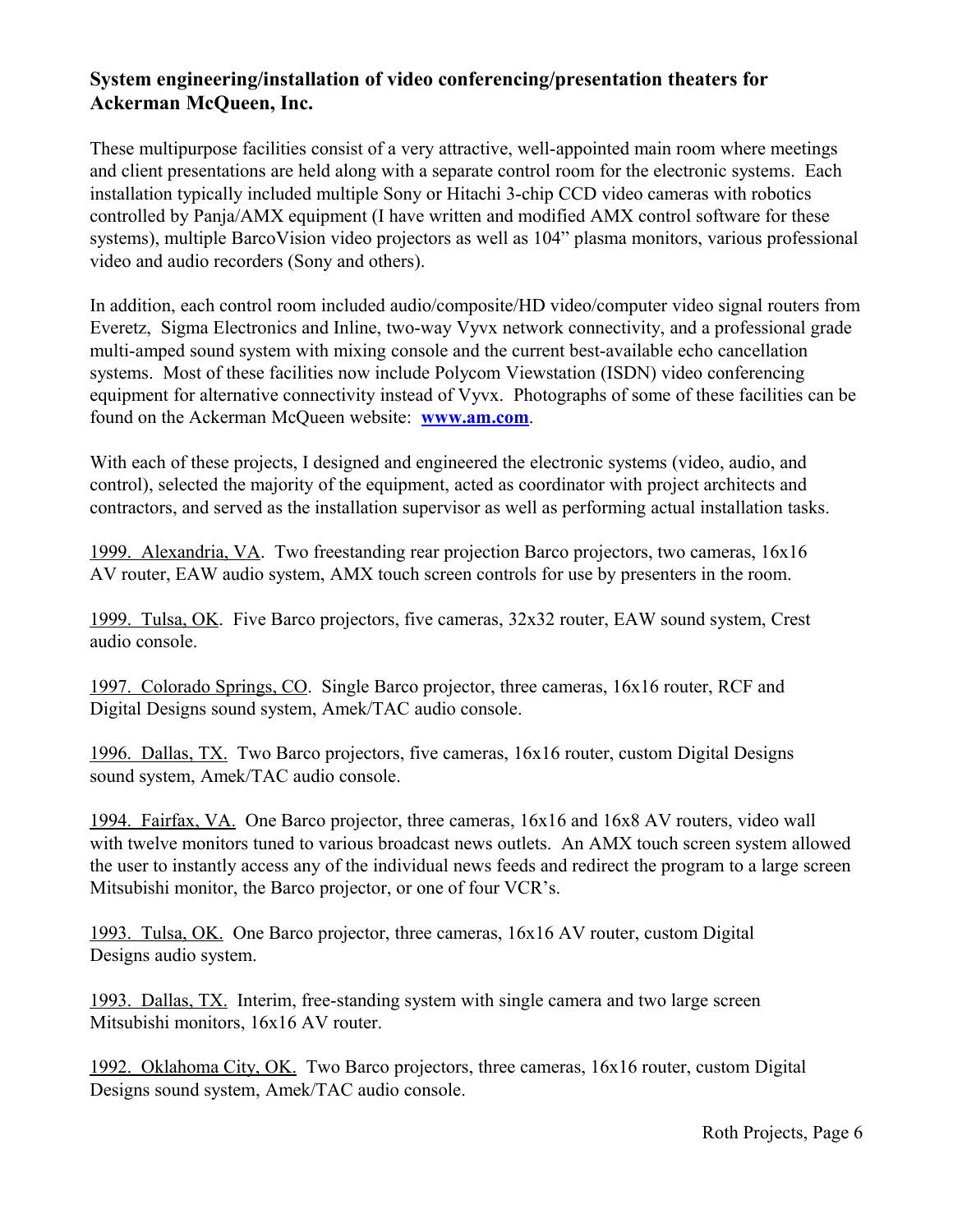### **Personal Computer hardware/networking/software and business telephone systems.**

I have extensive experience with constructing, configuring, and upgrading PC compatible systems dating back to the mid 1980's. Additionally, I am an experienced equipment troubleshooter with the ability to isolate malfunctions down to individual components at the board level in many instances.

My initial experience with Local Area Networks was with the Apple LocalTalk and the later PhoneNet cabling schemes as well as Ethernet 10Base-2 for PC compatible machines. In 1990, I was immediately impressed when 10Base-T was introduced because of its star topology (unlike the buss topology of LocalTalk or 10Base2) and the ability to use data grade (Category 3/5) twisted pair cabling. Thus, all new PC LAN designs with my involvement became strictly 10Base-T topology, and networks using Apple computers were adapted to function on the 10Base-T system as soon as appropriate hardware became available. I have designed, and in many situations installed, numerous LAN infrastructures ranging in size from under 10 to many dozens of ports.

A natural outgrowth of LANs is Wide Area Networking. In 1992, I investigated this type of connectivity for Ackerman McQueen, so all the company offices in the country, present and future, could be linked together into one seamless network. I designed a system utilizing Newbridge 3600 channel bank components in the main office in Oklahoma City with a private T-1 circuit to the carrier company. Some channels were configured for voice applications (discussed in the "Business Voice/Data" section of this document), but the bulk of the channels were allocated for data connections. At the remote ends, either a CSU/DSU for DDS-type circuits, or a Newbridge 3624 (and later, 3620) channel bank for fractional T-1 circuits were used.

Beginning with the addition of my first modem, I became quite familiar with serial communications and the RS-232 standard. This later proved to be useful as I designed systems using statistical multiplexers to tie clusters of remote terminals (or PCs running terminal emulation software) and serial printers to a host system at another location. Later, I was able to extend this knowledge into other RS-422 systems, such as commonly used in broadcast video control applications, and V.35 used in channel bank high speed data connections.

I have extensive experience with Microsoft operating systems, beginning with DOS 1.0 through various versions of Windows. Beginning in the late 1980's through the mid 1990's, I wrote and marketed a vertical business application (written in CA-Clipper) for pawnshops in my region, eventually making 16 installations. I have also written other custom applications and have supported some legacy applications (typically dBase) written by others. I have owned and used versions of DesignCAD to generate drawings for my various projects and have become experienced with scanners and various graphical formats and applications, including Adobe Acrobat.

Because of the equipment control requirements in the Ackerman McQueen video conference theaters, I am now experienced with Panja/AMX control system software and hardware.

I also served on the "Y2K" preparation committee at Ackerman McQueen during 1998-1999.

I've designed and installed multiple business telephone (PBX) systems with several supporting more than 200 users. Included with these systems were cost accounting and paging systems.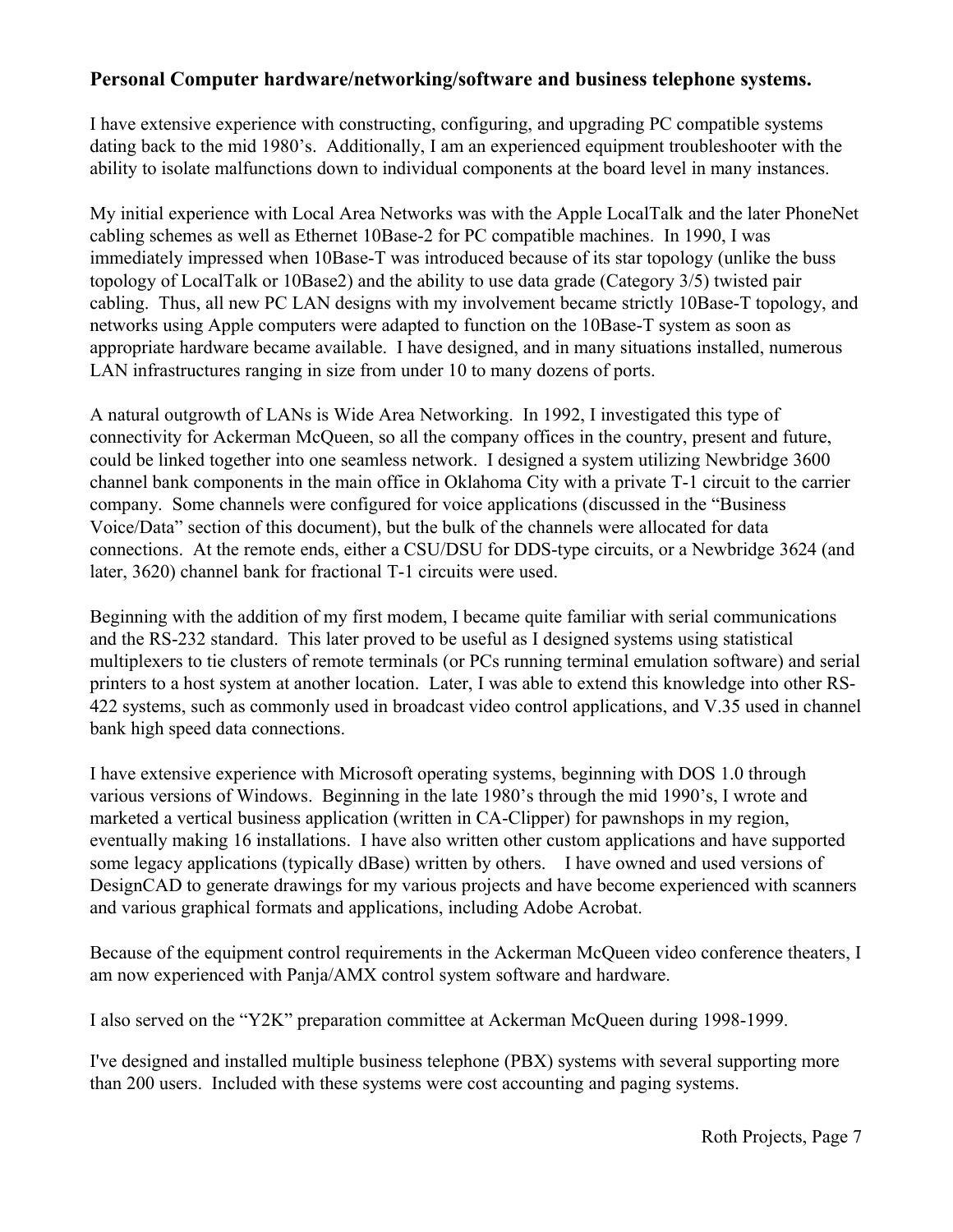## *Partial* **list of business voice, data, and computer networking projects.**

1999. Ackerman McQueen, Oklahoma City OK and Dallas, TX. Assisted Williams Communications with installation of Cisco VOIP equipment to replace old voice muxes.

1999. Ackerman McQueen, Colorado Springs, CO. Project coordinator, replacement of Mitel SX-200 PBX with Nortel Meridian 11C PBX, including Companion wireless handsets and remote polling CDR system.

1999. Mercury Group, Alexandria, VA. Project coordinator, replacement of Panasonic 1232 hybrid key system with Nortel Meridian 11C PBX, including Companion wireless handsets and remote polling CDR system.

1999. Ackerman McQueen, Tulsa ,OK. Project coordinator, replacement of Mitel SX-200 PBX with Nortel Meridian 11C PBX, including Companion wireless handsets and remote polling CDR system.

1999. Mercury Group, Alexandria, VA. Supervised and assisted with the relocation of Panasonic KXT-1232 with voice mail to new office location. Installed new LAN with VPN router.

1999-2000. Ackerman McQueen, Oklahoma City and Tulsa, OK, Mercury Group, Alexandria, VA. Installed five Polycom Viewstation (ISDN) videoconference systems.

1998. Ackerman McQueen, Oklahoma City, OK. Project coordinator, replacement of Mitel SX-200D PBX with Nortel Meridian 44-C PBX, including Companion wireless handsets. Researched and installed polling CDR system for client bill-back reports locally and at future branch sites.

1997. Oklahoma Dental Association, Oklahoma City, OK. Acted as consultant to review existing telephone and computer systems and made recommendations for equipment upgrades, supervised installation of new Panasonic PBX and LAN cabling. Copy of the report available on request.

1997. Dr. Bruce Daniels, Oklahoma City, OK. Designed voice and LAN (and audio/video) infrastructure for a new house construction. Supervised and participated in the system installation.

1997. Ackerman McQueen, Oklahoma City, OK. Updated and revised 1994 Request For Proposals (RFP) and CAD system drawings covering the IXC portions of the current voice and WAN system. Met with representatives of the carrier companies and selected the new provider. A copy of this RFP is available on request.

1996. Ackerman McQueen, Colorado Springs, CO. Installed Mitel SX-200 with Panasonic cellular handset extensions, standalone CDR billing system, Newbridge 3620 channel bank, PCSI voice muxes to link PBX to Oklahoma City, and LAN with Novell router for WAN connection to other offices.

1996. Pro-Fab Mfg., Oklahoma City, OK. Relocated AT&T hybrid/key system to new headquarters/ factory building.

1996. Mercury Group, Alexandria, VA. Installed Panasonic KXT-1232 with voice mail and LAN in new office.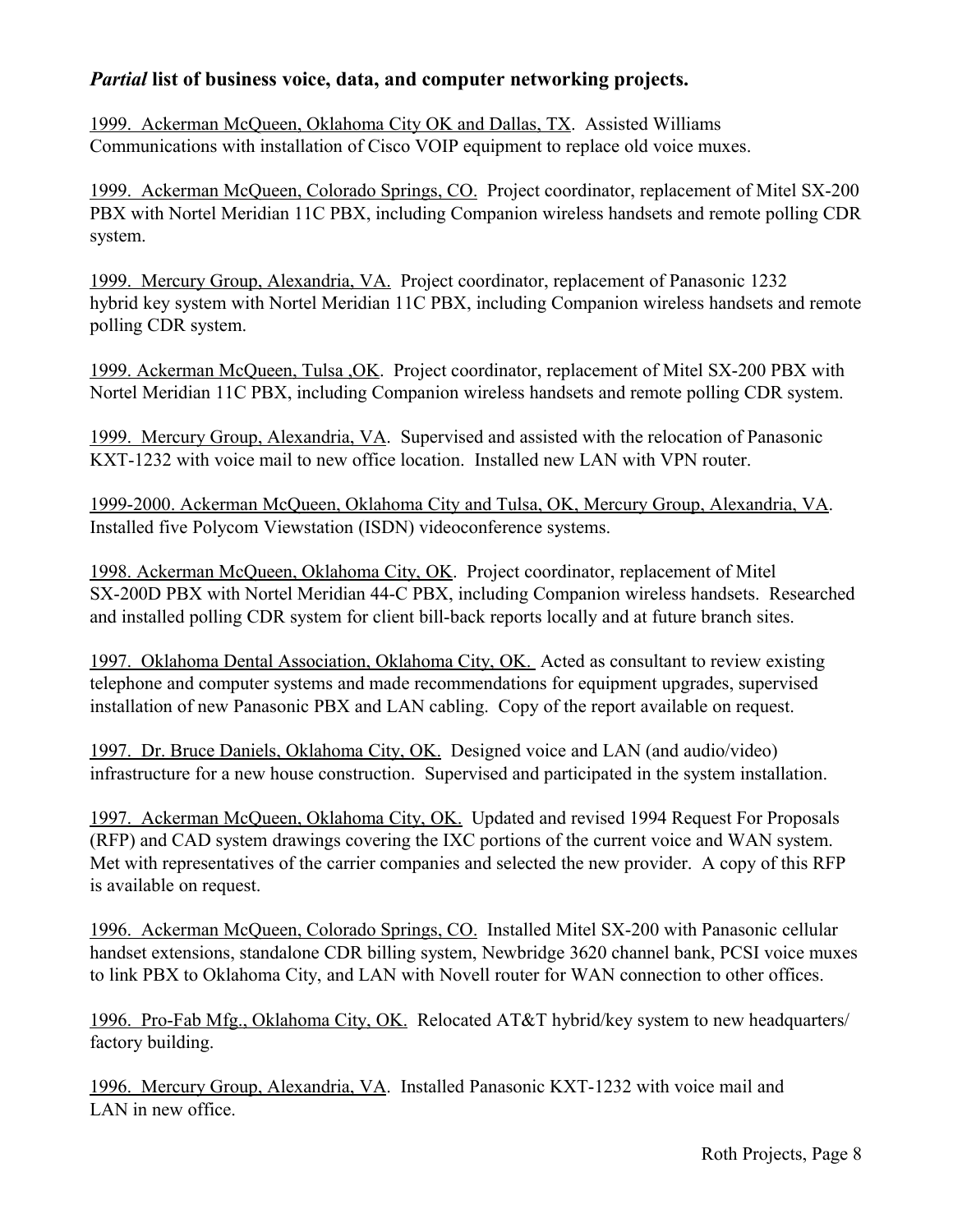1996. Ackerman McQueen, Colorado Springs, CO. Installed Panasonic KXT-616 with standalone CDR cost accounting system and LAN in temporary office space.

1993. Ackerman McQueen, Fairfax, VA. Installed Mitel SX-100 PBX with standalone CDR cost accounting system and LAN.

1992. Ackerman McQueen, Oklahoma City and Tulsa, OK and Dallas, TX. Engineered and installed a Newbridge 3600 channel bank in Oklahoma City and 3624 channel banks in the other two locations with PCSI voice multiplexers to replace existing intercity voice tieline circuits and add WAN functionality via Novell Multiprotocol routers. Two to four channels in each channel bank were assigned for dedicated access outbound long distance, with a lower cost per minute compared to switched access calls. The PCSI muxes combined three voice channels plus a low speed (9600 BPS) data stream into one 64K channel. Within 15 months, the cost of a pair of the PCSI muxes was recouped from much lower monthly carrier charges. These have now been replaced by Cisco hardware operating with Voice Over IP. A system diagram is included with this document on page 10.

1992. Ackerman McQueen, Dallas, TX. Moved Mitel SX-200 PBX to new office space, installed LAN.

1991. Ackerman McQueen, Oklahoma City, OK. Upgraded SX-200 PBX to SX-200 Digital (2 cabinet) PBX to accommodate growth in office size.

1992. Wrote custom software for collecting call details from PBX or key systems to generate client billback reports. Base system was written using CA-Clipper with third-party libraries.

1989. American Collections, Oklahoma City. Subcontracted by Amtel Services to program new Mitel SX-200 PBX.

1987. Ackerman-Hood-McQueen, Tulsa ,OK. Replaced old Northern Telecom SL-1 PBX with Mitel SX-200 PBX and client billback CDR system.

1987. Ackerman McQueen, Dallas, TX. Replaced Intertel key system with Mitel SX-100 PBX.

1986. Ackerman McQueen, Oklahoma City and Tulsa, OK. Implemented interoffice PBX links via E&M tielines with services provided by MCI.

1986. Ackerman McQueen, Tulsa ,OK. Replaced old crossbar PBX/1A2 key system with Mitel SX-100 PBX and client billback CDR system.

1986. Ackerman McQueen, Washington, DC. Installed Mitel SX-20 PBX with client billback CDR system in new office.

1984. Ackerman-McQueen, Oklahoma City, OK. Supervised relocation of Mitel SX-200 PBX to new office location.

1982. Ackerman-McQueen, Oklahoma City, OK. Project coordinator, installation of Mitel SX-200 (with Superset desk sets) to replace old WECO crossbar/1A2 key system.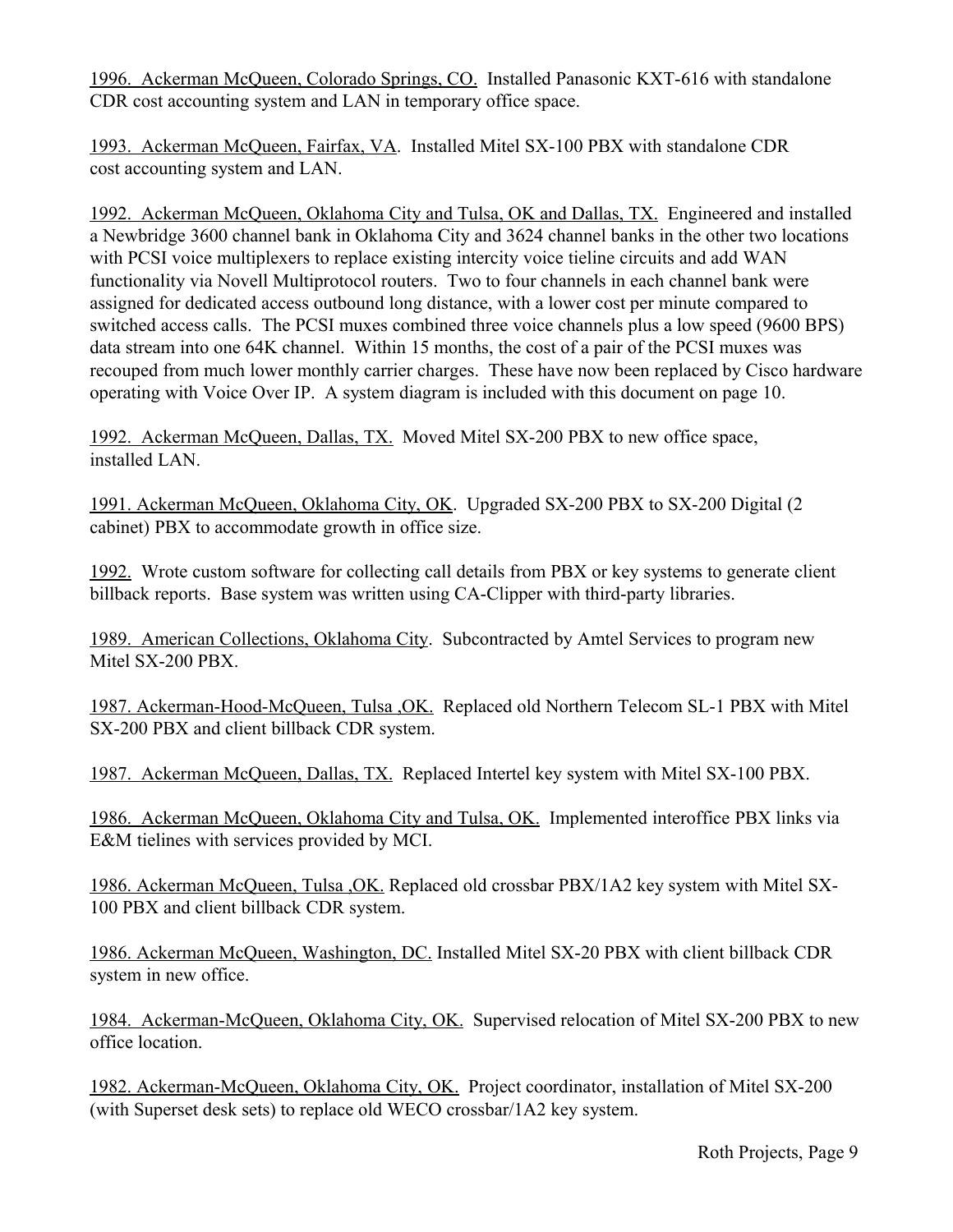## **Electronic equipment design, assembly and manufacturing.**

I have designed and built dozens of audio, video and control devices. My experiences include actual circuit design, parts specification and acquisition, printed circuit layout and fabrication, and circuit assembly. I am experienced in packaging design, metal fabrication, and silk screening as well as other methods of panel legending.

Below is a *small* selection of a few of the more unique projects I have completed.

2003-Present. I have rack-packaged multiple mic preamplifiers and equalizers which had been removed from vintage recording consoles. Many examples are pictured on my website.

 2000. Energy News Live, Tulsa, OK. The tally lights in the Panasonic robotic pan/tilt camera heads consisted of a small LED, which wasn't particularly visible to the on-air talent. I designed and built eight units that detected the light from the LED and activated a larger incandescent lamp, which did not require actual modification to the equipment, thus preserving the Panasonic warranty.

1993. Golden Voice Studio, Oklahoma City. The new Otari Concept console had provisions for only two sets of control room monitors, so I designed and built a FET-switched system for up to six pairs of speakers. Generated CAD drawings for use by the sheet metal fabricator to modify an existing blank "filler" in the console, laid out circuit boards and assembled the remotely-located switching unit.

 1993. Golden Voice Studio, Oklahoma City. When the studio added their first ProTools computer editing system, they discovered a number of needed control room functions, normally found on a conventional recording console, were missing in the system. I designed and built a unit to provide multiple audio source selections, loudspeaker selector, plus cue and talkback functions.

1990. Amethyst Studios, Oklahoma City, OK. I engineered the electronic system for a four-channel cue system, designed the metal packaging, and supervised the assembly of the cue boxes.

 1983. Ackerman McQueen, Oklahoma City, OK. At that time, there were no small, affordable audio/video routers available. Using a Panasonic video-only router as a basis, I engineered and built a 8x8 audio-follow-video (with breakaway) router for a new offline editing suite, including layout of printed circuit boards and design of the metal packaging units.

 1977. Maranatha Recording Studios, Costa Mesa, CA. I performed the electronic engineering of a 32 input/24 output recording console, including all audio circuitry design and layout of all printed circuit boards. I coordinated with the metal design and fabrication company on the mechanical aspects of the console and supervised the small electronic assembly line that made the finished modules.

1974-1977. Cimarron Systems div. Of Ford Audio, Oklahoma City, OK. I designed the circuitry, printed circuit boards and metal packaging for a line of electronic crossovers, used in both sound reinforcement and recording studio applications. I designed the front and back panel legends and silk screen printed the panels. Approximately 100 of these units were ultimately manufactured. The original Tascam model 10 audio mixers had no provisions for monitor mixdown, nor any control room and studio controls. I designed the circuitry, printed circuit boards, designed the metal work, and panel legends, then assembled the circuitry and silk-screened the panels for six of these modules.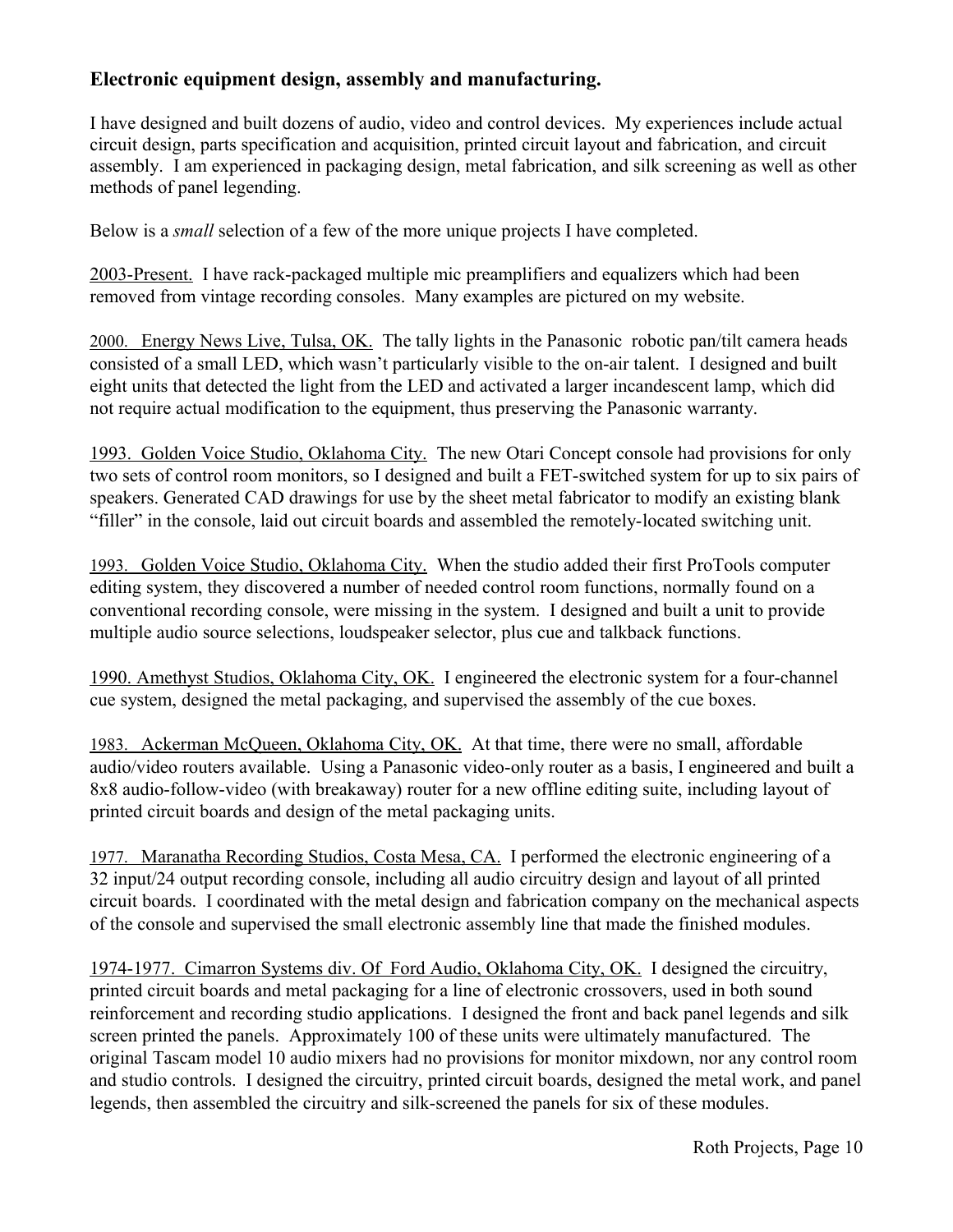#### *Partial* **Client list.**

#### **Oklahoma City, OK:**

Ackerman McQueen, Inc. Providing a variety of video, audio, and telcom technical services. Upstairs Productions. Amek 9098i 72 channel console, 64 tracks ProTools, 48 tracks Radar recorder. Studio Seven. MCI-equipped 24 track audio studio. Analog 2.0 Studios. Analog Otari and digital Mackie recorders, TAC Matchless console. Bell Labs Recording. Studer A-80 24 track recorder and DDA Profile console. Bailey Audio. Sound reinforcement systems. John Hendrix Company. Voiceover and commercial production studio. Black Watch Studios. MCI JH-16/24 recorder. Richard Corner/Soundwerks. Voiceover and dubbing studio. Amtel Services. Business telephone and data sales and service company.

#### **Tulsa, OK and other Oklahoma locations:**

Church Studio, Tulsa. Neve and Studer 24 track recording studio.

Ripley Farms Studio, Pawnee, OK. Otari Concept-One console, Studer A-800 24 track.

Watershed Recording, Enid, OK. Neve 5104 console and studio design.

Bays Brothers Studio, Chandler, OK. Otari Concept-One console, studio design.

3CG Studios/Hanson Brothers, Tulsa. 24 track ProTools system with extensive outboard equipment.

Sounds Creative Studio, Tulsa. 24 track hard disk recorder, Soundcraft TS24 console.

Bill Hagans, Tulsa. Private 24 track analog recording studio, Otari machines and Allen-Heath console.

Emanon Records, Tulsa. Studer A-827 multitrack and Studer A-80 1/2" mixdown recorder.